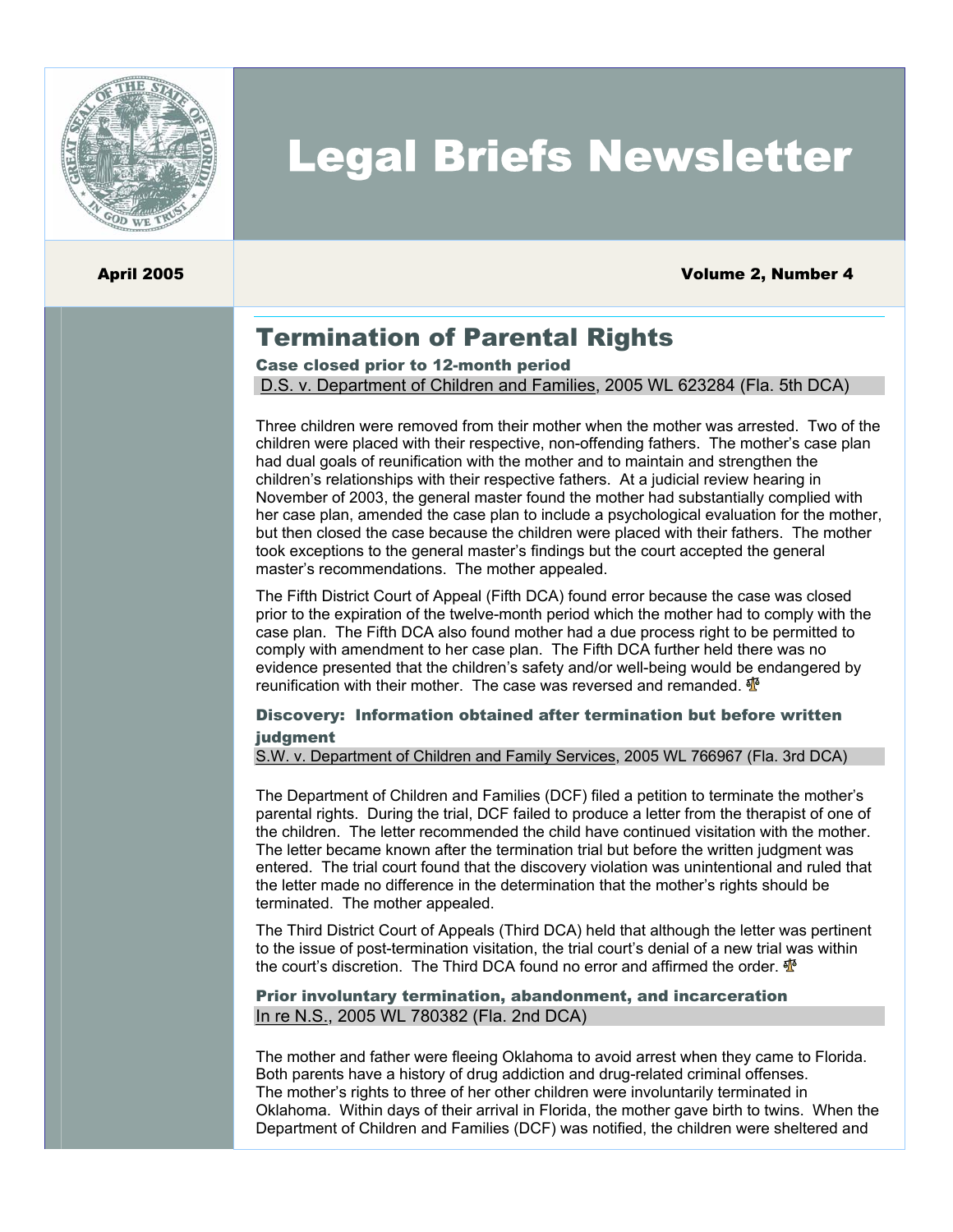Thank you to Hillary Kambour for her work on this case!

the parents were arrested and extradited back to Oklahoma. Without offering the paren ts a case plan or assigning a caseworker, DCF filed a termination of parental rights (TPR) petition. The petition alleged, among other grounds, that the mother and father engaged in conduct that continued to threaten the children irrespective of the provision of services and that the mother's parental rights had been involuntarily terminated as to another child. Bot h parents testified at trial that they had undergone therapy for their drug addiction in p rison and had been reformed. The TPR petition was granted and the parents appealed.

The Second District Court of Appeals (Second DCA) held that because the parents had no the current children and that termination was the least restrictive means of protecting the possible. The Second DCA held the trial court erred in terminating the parent's rights abandonment and DCF offered no evidence to show the father abandoned the children otherwise. The Second DCA reversed the order and the case was remanded. real contact with the twins since their birth and were never offered a case plan, the trial court could only terminate their rights based on past conduct. The Second DCA held that DCF had failed to prove its case on any of the grounds alleged in the petition. In order to terminate under §39.806(1)(i), DCF needed to show substantial risk of significant harm to child. The Second DCA further held that the trial court could not terminate under §39.806(1)(c) because improvement was demonstrated and further improvement was under §39.806(1)(b) and (d) because incarceration alone is insufficient to prove

#### Jurisdiction –Service of Process Department of Children and Families v. J.J.E., 2005 WL 782689 (Fla. 5th DCA)

court. The father's petition was given a new case number and assigned to a new judge. In process. The new judge determined he had jurisdiction over the father's petition and DCF The father's parental rights to his child were terminated in 2002 by the circuit court in Hernando County. Service of process was made on the father by publication because he could not be located. Over two years later, the father became concerned about the wellbeing of his son. When the Department of Children and Families (DCF) refused to allow him access to the child, the father filed a petition for writ of habeas corpus in the same his petition, the father argued that his child was being wrongfully restrained by DCF and that, jurisdiction had never been obtained over him since he had never been served with sought a writ of prohibition to restrain the judge from assuming jurisdiction.

the child's custody was clearly outside of the subject matter jurisdiction of the circuit court. father's petition or transfer the proceeding to the court that ordered the termination of the The Fifth District Court of Appeal (Fifth DCA) held that although the circuit court has jurisdiction to hear petitions for writ of habeas corpus, an emergency situation existed and The Fifth DCA noted that if the circuit court were to grant the father's petition, two conflicting orders by equal courts would exist and neither would be subordinate to the other. A Writ of Prohibition was issued and the trial court was ordered to dismiss the father's rights.  $\mathbf{\Phi}$ 

#### Substantial Compliance with Case Plan In re D.D., 879 So.2d 10 (Fla. 2nd DCA 2004)

mother's parental rights pursuant to §39.806(1)(c) and (e). The trial court entered an order the eleven factors contained in §39.810, that termination was in the manifest best interests The Department of Children and Family Services (DCF) filed a petition to terminate the terminating the mother's parental rights pursuant to §39.806(e) and also found, based on of the children. The mother appealed.

concerning manifest best interests. The termination order was reversed and the case was remanded. The Second District Court of Appeal (Second DCA) held that several of the trial court's findings were not supported by clear and convincing evidence. The Second DCA pointed out the trial court's finding that the mother failed to substantially comply with her case plan was contradicted by the evidence produced at trial. The Second DCA further held that the trial court did not have clear and convincing evidence to support four of the eleven findings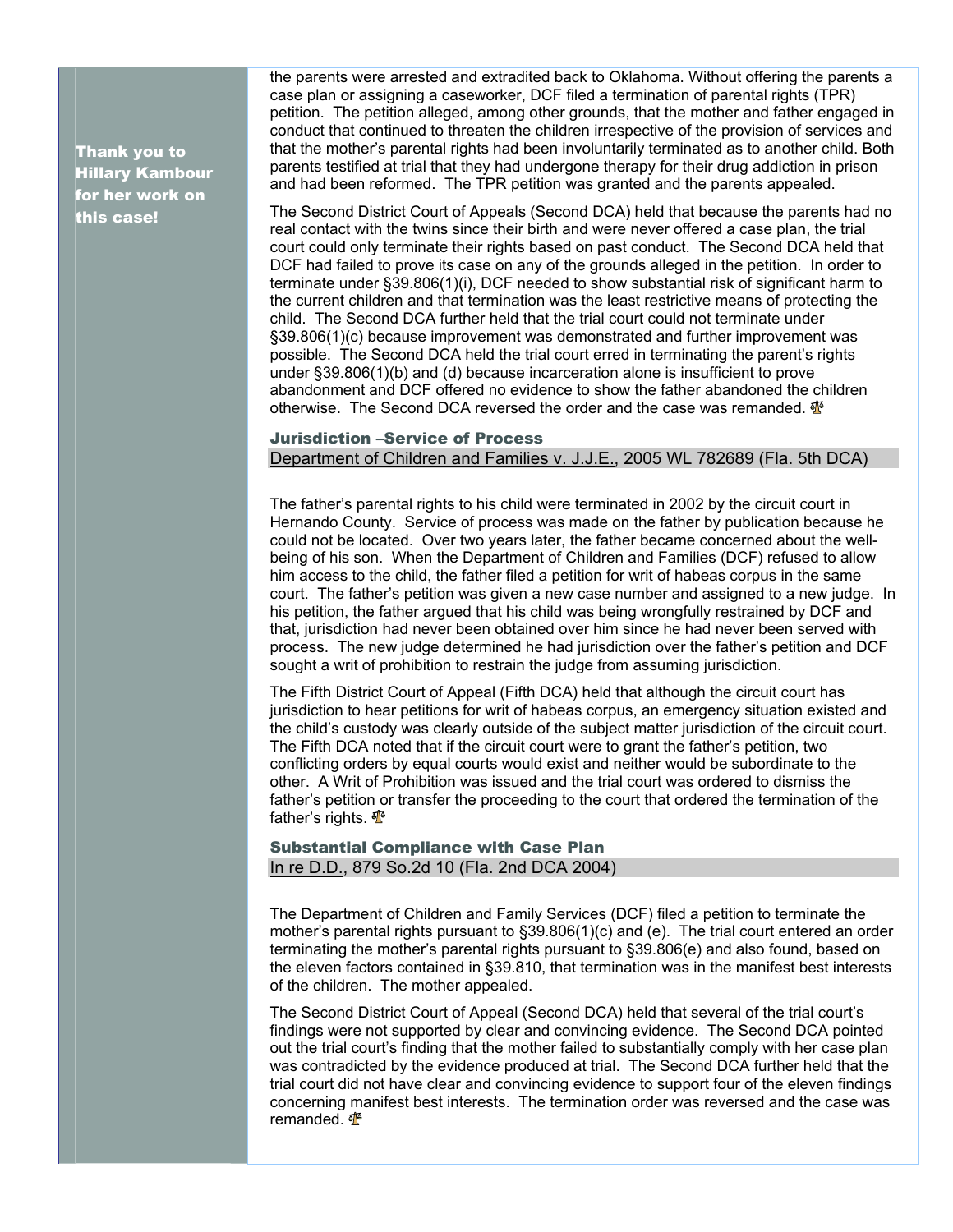## Appeal

#### Standard of Review

T.F. v. Department of Children and Families, 895 So.2d 1288 (Fla. 5th DCA 2005)

The Fifth District Court of Appeal (Fifth DCA) held that an appellate court does not conduct a *de novo* review of evidence or substitute its judgment for that of the trial court. A trial court is responsible for finding abuse, abandonment or neglect and their holding will be sustained if supported by competent, substantial evidence. The Fifth DCA held the testimony of the caseworker provided competent, substantial evidence to su pport the adjudications of dependency and the trial court's decision was affirmed.  $\mathbf{\Phi}$ 

#### **Standing**

C.S. v. I.V., 2005 WL 767055 (Fla. 4th DCA)

C.S.'s former wife had a child with I.V. After his former wife died, C.S. petitioned to terminate I.V.'s parental rights so that C.S. could adopt the child. I.V. consented to the child's adoption by C.S. The matter was set before a general master, who found that C.S. lacked standing to bring the petition and recommended dismissal. I.V. took exceptions, but the family court adopted the general master's finding that C.S. lacked standing and dismissed the case. The family court entered an order that gave C.S. twenty days to re-file the petition under Chapter 39. The petition was never re-filed and over two months later, C.S. filed a motion for final judgment in the family court. The court denied the motion and C.S. appealed.

dismissed the case. The Fourth DCA added C.S. had thirty days to appeal the order and he failed to do so. The order was affirmed. The Fourth District Court of Appeals (Fourth DCA) held that the test to determine the finality of an order, judgment or decree is whether the order in question marks the end of the judicial labor in the case and nothing further remains to be done by the court. There was nothing further for the family court judge to do after it ruled C.S. lacked standing and

## **Delinquency**

Involuntary Commitment of Minors M.H. v. State, 2005 WL 662718 (Fla. 4th DCA)

M.H., a juvenile, was arrested and a petition for delinquency was filed against him for battery on a school employee. After being evaluated by two psychologists, M.H. was found incompetent to stand trial and diagnosed with Attention Deficit Hyperactivity Disord er (ADHD). The trial court held a hearing on competency and involuntary commitment, at which one of the psychologists testified that M.H. did not suffer from any mental illness. The State requested and the trial court ordered involuntary commitment under Florida R ule of Juvenile Procedure 8.095(a)(4). The order was later vacated and a new order was entered under §985.223(3).

alternatives for treatment are inappropriate. Because the trial court only made findings as to the third prong, the order on involuntary commitment was quashed and the case remanded. The Fourth District Court of Appeal (Fourth DCA) held that both Rule 8.095(a)(4) and §985.223(3) require a finding that (1) the juvenile is mentally ill or retarded, (2) that because of the mental illness or retardation the child is incapable of surviving or that there is a substantial likelihood that the child will inflict serious bodily harm and (3) less restrictive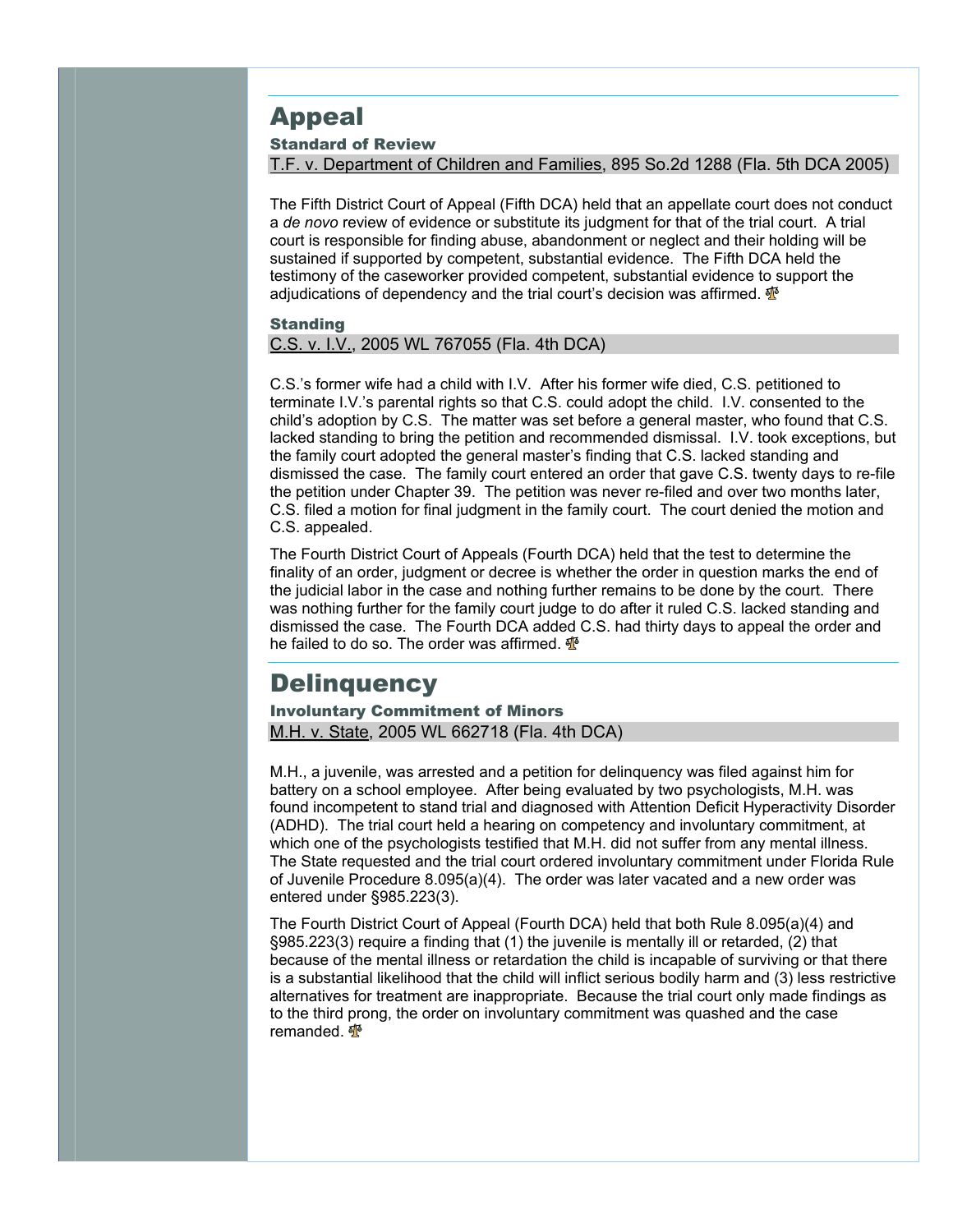#### Dependent Child W.C. v. Smith, 2005 WL 723892 (Fla. 1st DCA)

W.C., a child, had been adjudicated dependent and placed in foster care. After she ran away from her placement, the circuit court found W.C. to be in indirect criminal contempt of court and ordered her to be held in detention for 21 days. There was no delinquency petition filed against W.C. nor was there a hearing held where the child could be informed of, or respond to, contempt charges. W.C. was not represented by counsel throughout the proceedings in the circuit court. The Department of Juvenile Justice (DJJ) filed a petition for writ of habeas corpus and alleged W.C. was being unlawfully detained.

The First District Court of Appeal (First DCA) held the power to place juveniles charged hearing, certain due process rights (including the right to legal counsel) must be afforded to the child. Because the child was not given a hearing and denied her due process rights, the petition for writ of habeas corpus was granted. with a delinquent act into detention is entirely statutory in nature. Both sections 984.09(4)(b) and 985.216(4)(b) require the court to hold a hearing within 24 hours to determine whether the child committed indirect contempt of a valid court order. At the

## Non-Offending Parent

Child should be placed with a non-offending parent unless the court finds the placement would endanger the safety or health of the child L.P. v. Department of Children and Families, 871 So.2d 306 (Fla. 1st DCA 2004)

The father of the child lives with his fiancée who is confined to a wheelchair. Following a dependency hearing, the trial court dismissed the dependency petition against the father and the father sought custody. During the custody hearing, evidence was presented that the father had a stable job but worked the evening shift. A homestudy was completed th at did not recommend placement with the father because "no suitable or specific arrangements" had been made for the child's supervision while the father was at work. However, there was uncontested testimony presented that the father's fiancée was famili ar with various agencies that could provide assistance to the father and that several family members were also available to assist with child care while the father worked. The trial court denied the father's motion for custody and the father appealed.

The First District Court of Appeal (First DCA) held that §39.521(3)(b) requires the court to demonstrating the child would be endangered if placed with the father, the First DCA held the trial court abused its discretion by denying the father custody of his child. The case was reversed and remanded. place a child with a non-offending parent unless the court finds the placement would endanger the safety or health of the child. The First DCA held that the best interest standard does not apply and, in the absence of evidence of endangerment, the nonoffending parent is entitled to custody. Because there were no compelling reasons

## EVIDENCE REVIEW – Judicial Notice

### Lois Sears, Esq.

#### **Hypothetical**

judicial notice of records from a different dependency case filed in another Florida county involving the same family. At a dependency trial, the guardian ad litem, through counsel, requests that the court take

Florida Evidence Code **§ 90.202(6)** Court Records; **§ 90.203** Compulsory Judicial Notice Upon Request